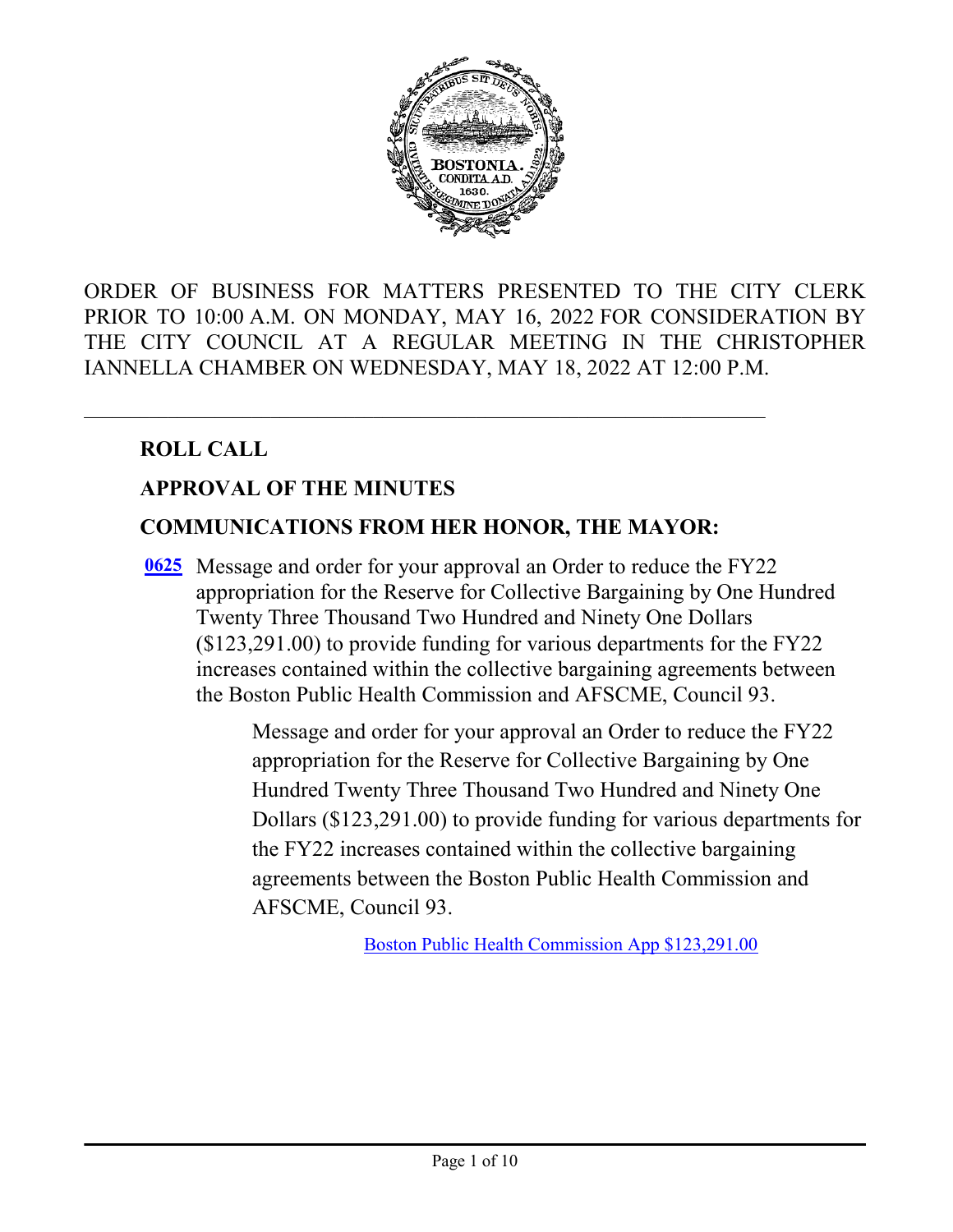Message and order for the supplemental appropriation Order for the Boston **[0626](http://boston.legistar.com/gateway.aspx?m=l&id=/matter.aspx?key=5789)** Public Health Commission for FY22 in the amount of One Hundred Twenty Three Thousand Two Hundred and Ninety One Dollars (\$123,291.00) to cover the FY22 cost items contained within the collective bargaining agreements between the Boston Public Health Commission and AFSCME, Council 93. The terms of the contracts are October 1, 2020 through September 30, 2023. The major provisions of the contract include base wage increases of 2%, 1.5% and 2% percent to be given in January of each fiscal year of the contact term. Filed in the Office of the City Clerk on March 21, 2022.

Filed in the office of the City Clerk on May 16, 2022.

Message and order for the supplemental appropriation Order for the Boston Public Health Commission for FY22 in the amount of One Hundred Twenty Three Thousand Two Hundred and Ninety One Dollars (\$123,291.00) to cover the FY22 cost items contained within the collective bargaining agreements between the Boston Public Health Commission and AFSCME, Council 93. The terms of the contracts are October 1, 2020 through September 30, 2023. The major provisions of the contract include base wage increases of 2%, 1.5% and 2% percent to be given in January of each fiscal year of the contact term. Filed in the Office of the City Clerk on March 21, 2022. Filed in the office of the City Clerk on May 16, 2022.

[Boston Public Health Commission Supp \\$123,291.00](http://boston.legistar.com/gateway.aspx?M=F&ID=fec3f855-10fb-48d9-99ae-77a255e3c032.pdf)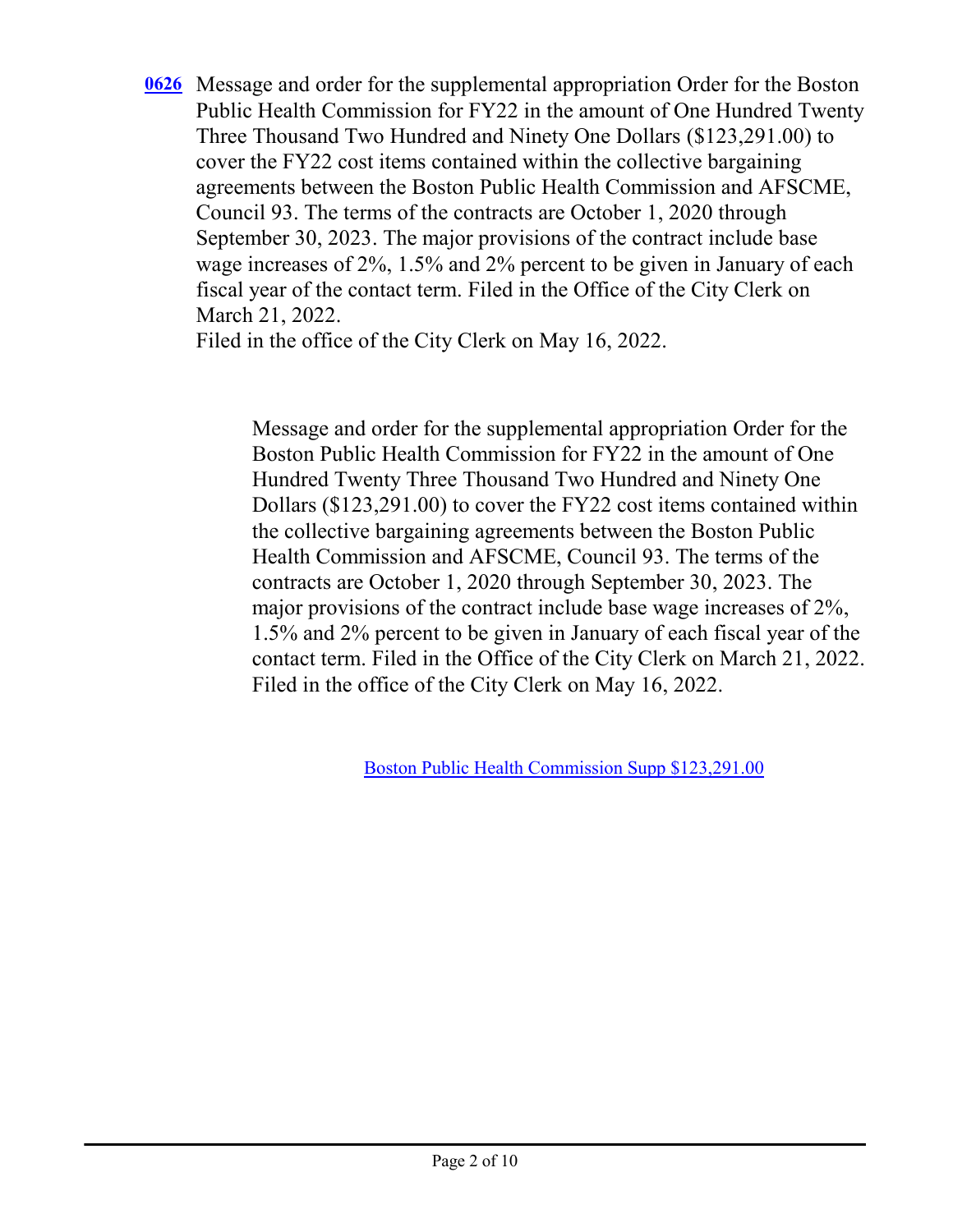[0627](http://boston.legistar.com/gateway.aspx?m=l&id=/matter.aspx?key=5790) Message and order for your approval an Order to reduce the FY22 appropriation for the Reserve for Collective Bargaining by Ninety Four Thousand One Hundred Thirteen Dollars (\$94,113.00) to provide funding for the Inspection Service Department for the FY22 increases contained within the Collective Bargaining agreements between the City of Boston and the Office and Professional Employees International Union, Local 6 (OPEIU).

> Message and order for your approval an Order to reduce the FY22 appropriation for the Reserve for Collective Bargaining by Ninety Four Thousand One Hundred Thirteen Dollars (\$94,113.00) to provide funding for the Inspection Service Department for the FY22 increases contained within the Collective Bargaining agreements between the City of Boston and the Office and Professional Employees International Union, Local 6 (OPEIU).

> > [Inspectional Services App. \\$94,113.00](http://boston.legistar.com/gateway.aspx?M=F&ID=54445025-4c4a-429f-b302-89c861c83574.pdf)

# **[0628](http://boston.legistar.com/gateway.aspx?m=l&id=/matter.aspx?key=5791)**

[Inspectional Services Supp. \\$94,113.00](http://boston.legistar.com/gateway.aspx?M=F&ID=253037ad-e8eb-4a06-937e-066634d4f4ec.pdf)

Message and order for your approval an Order to reduce the FY22 **[0629](http://boston.legistar.com/gateway.aspx?m=l&id=/matter.aspx?key=5792)** appropriation for the Reserve for Collective Bargaining by Five Thousand Four Hundred and Seventy Three Dollars (\$5,473.00) to provide funding for the Boston Police Department for the FY22 increases contained with the collective bargaining agreements between the City of Boston and the New York Typographical Union.

> Message and order for your approval an Order to reduce the FY22 appropriation for the Reserve for Collective Bargaining by Five Thousand Four Hundred and Seventy Three Dollars (\$5,473.00) to provide funding for the Boston Police Department for the FY22 increases contained with the collective bargaining agreements between the City of Boston and the New York Typographical Union.

> > [Boston Police Department Appropriation \\$5,473.00](http://boston.legistar.com/gateway.aspx?M=F&ID=a2df63de-7277-489b-b0b3-ee65b410f7fe.pdf)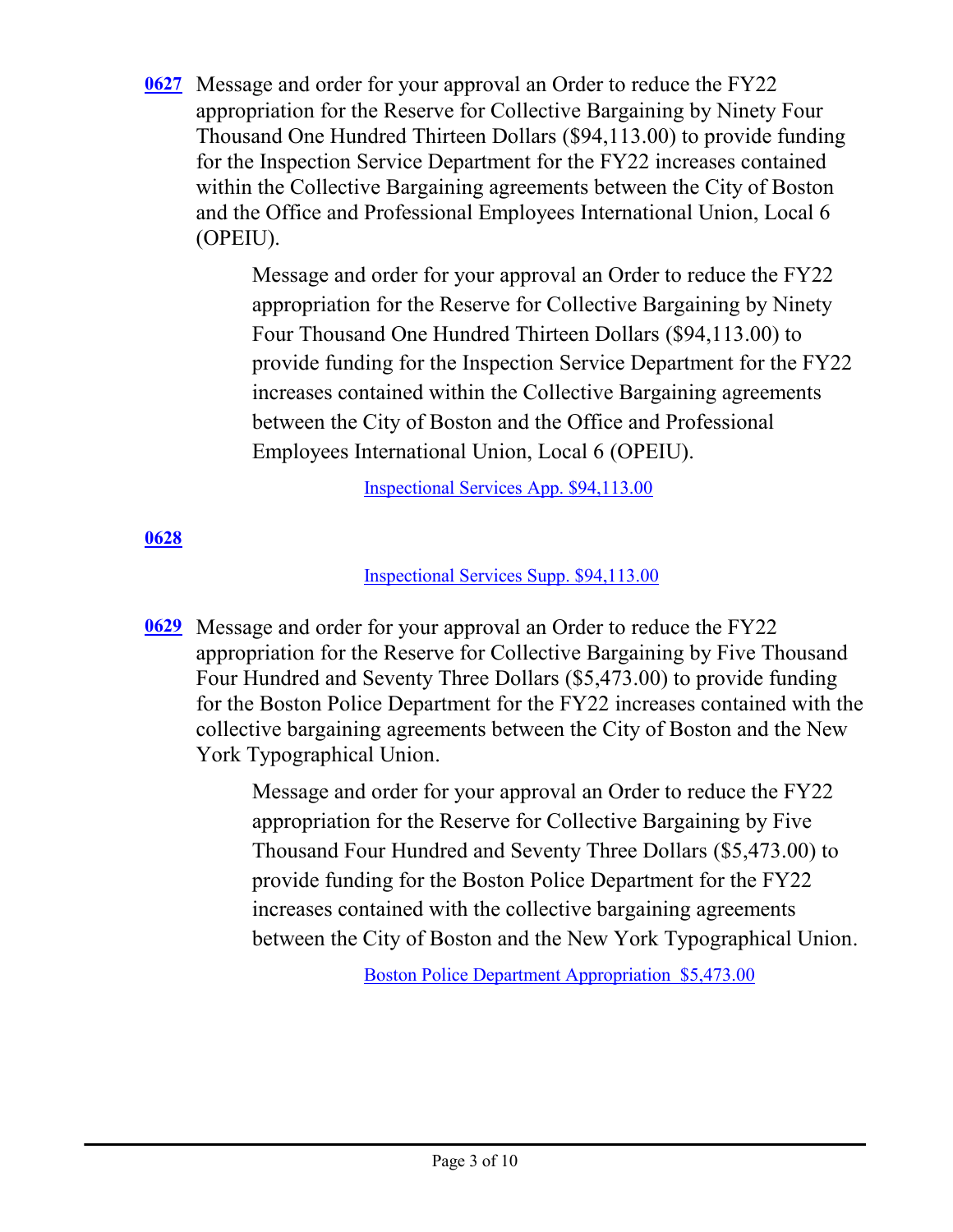[0630](http://boston.legistar.com/gateway.aspx?m=l&id=/matter.aspx?key=5793) Message and order for the supplemental appropriation Order for the Boston Police Department for FY22 in the amount of Five Thousand Four Hundred and Seventy Three Dollars (\$5,473.00) to cover the FY22 cost items contained within the Collective Bargaining agreements between the Boston Police Department and the New York Typographical Union. The terms of the contracts are October 1, 2020 through September 30, 2023. The major provisions of the contract include base wage increases of 2%, 1.5% and 2% percent to be given in September of each fiscal year of the contact term. Filed in the office of the City Clerk on May 16, 2022.

> Message and order for the supplemental appropriation Order for the Boston Police Department for FY22 in the amount of Five Thousand Four Hundred and Seventy Three Dollars (\$5,473.00) to cover the FY22 cost items contained within the Collective Bargaining agreements between the Boston Police Department and the New York Typographical Union. The terms of the contracts are October 1, 2020 through September 30, 2023. The major provisions of the contract include base wage increases of 2%, 1.5% and 2% percent to be given in September of each fiscal year of the contact term. Filed in the office of the City Clerk on May 16, 2022.

# [mayor 5,473](http://boston.legistar.com/gateway.aspx?M=F&ID=bc2e2318-cb4f-499f-8eac-1dad95f0bf65.pdf)

**[0631](http://boston.legistar.com/gateway.aspx?m=l&id=/matter.aspx?key=5810)** Message transmitting certain information under section 17F regarding relative to the Mission Hill K-8 School, Docket Number #0591, passed by the Council on May 4, 2022.

> Message transmitting certain information under section 17F regarding relative to the Mission Hill K-8 School, Docket Number #0591, passed by the Council on May 4, 2022.

> > [mayors 17f respnds](http://boston.legistar.com/gateway.aspx?M=F&ID=2104fb0f-651c-42fa-a1f5-66ef9ed4ee76.pdf)

# **REPORTS OF PUBLIC OFFICERS AND OTHERS:**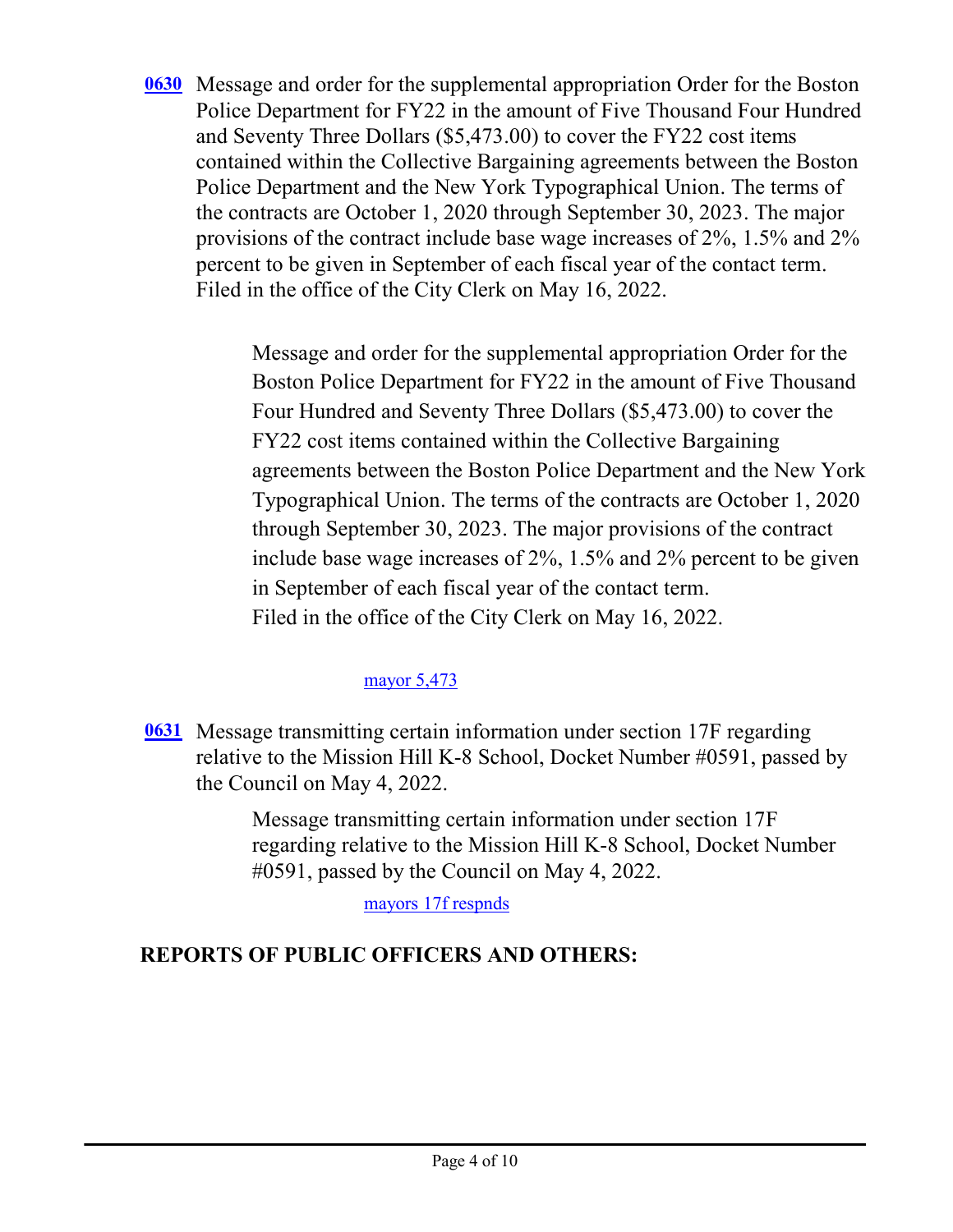[0632](http://boston.legistar.com/gateway.aspx?m=l&id=/matter.aspx?key=5812) Communication was received by the City Clerk from Eneida D. Travares, Chair, Boston Election Commissioners certifying the results of the May 3, 2022 election held for the office of District 1 City Councilor.

> Communication was received by the City Clerk from Eneida D. Travares, Chair, Boston Election Commissioners certifying the results of the May 3, 2022 election held for the office of District 1 City Councilor.

> > [Election Results](http://boston.legistar.com/gateway.aspx?M=F&ID=fce0043a-0763-4de2-a65f-99774147aa5c.pdf)

[0633](http://boston.legistar.com/gateway.aspx?m=l&id=/matter.aspx?key=5813) Notice was received from the Mayor of her absence from the City on Tuesday, May 17, 2022 from 11:00 A.M. until 9:05 P.M..

> Notice was received from the Mayor of her absence from the City on Tuesday, May 17, 2022 from 11:00 A.M. until 9:05 P.M..

> > [Absent](http://boston.legistar.com/gateway.aspx?M=F&ID=496f217c-452d-4239-b547-047ac13245dd.pdf)

# **MATTERS RECENTLY HEARD-FOR POSSIBLE ACTION:**

Dockets #0480 0482, Orders for the FY23 Operating Budget, including annual appropriations for departmental operations, for the School Department, and for other post employment benefits (OPEB).

Docket #0483, Order for capital fund transfer appropriations.

Dockets #0484 0486, Orders for the Capital Budget, including loan orders and lease purchase agreements.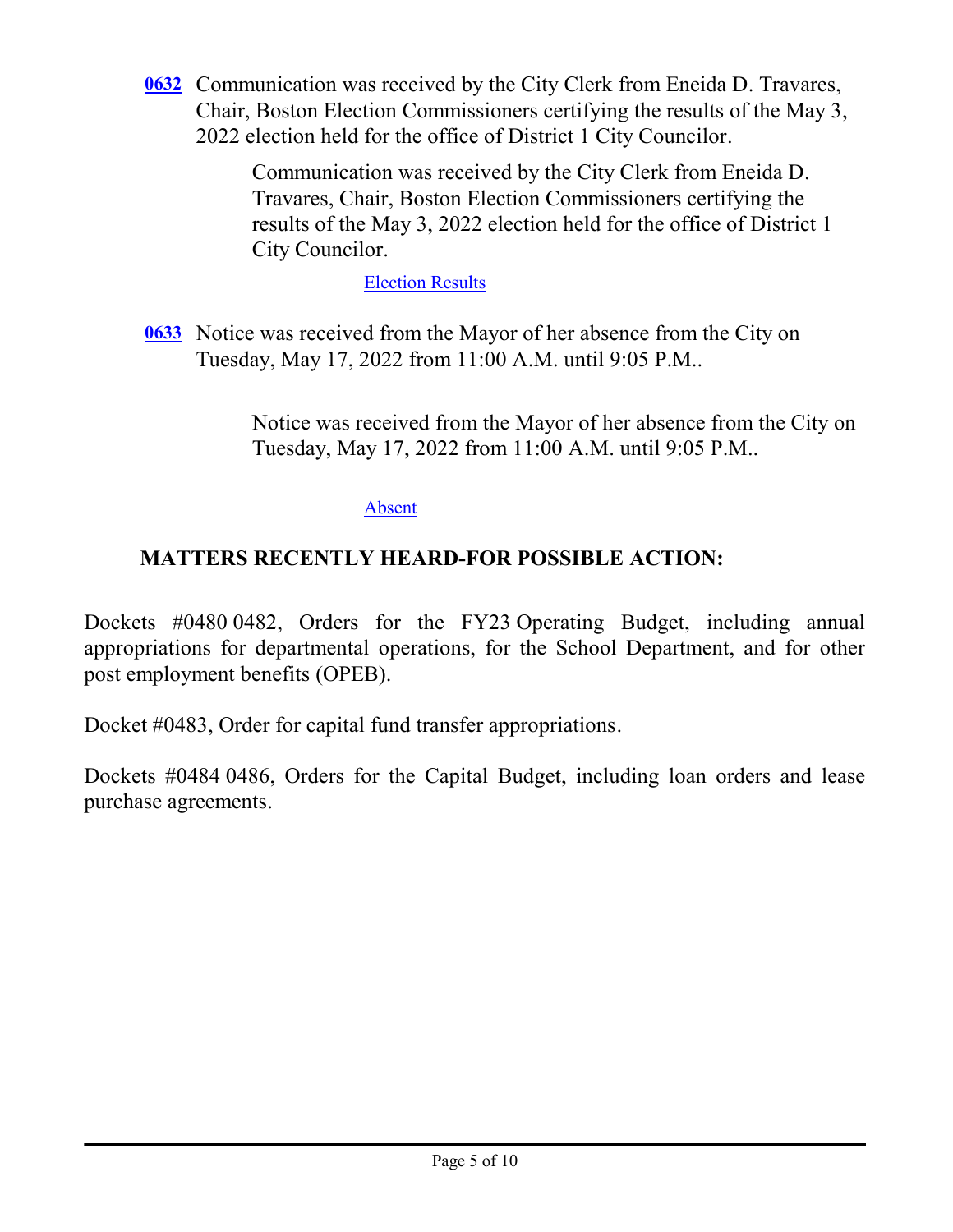[0492](http://boston.legistar.com/gateway.aspx?m=l&id=/matter.aspx?key=5616) Message and order authorizing a limit for the Boston Centers for Youth and Families (BCYF) revolving fund for Fiscal Year 2023 to pay salaries and benefits of employees and to purchase supplies and equipment necessary to operate the City Hall Child Care. This revolving fund shall be credited with any and all receipts from tuition paid by parents or guardians for children enrolled at the center. Receipts and resulting expenditures from this fund shall not exceed Nine Hundred Thousand Dollars (\$900,000.00).

Message and order authorizing a limit for the Boston Centers for Youth and Families (BCYF) revolving fund for Fiscal Year 2023 to pay salaries and benefits of employees and to purchase supplies and equipment necessary to operate the City Hall Child Care. This revolving fund shall be credited with any and all receipts from tuition paid by parents or guardians for children enrolled at the center. Receipts and resulting expenditures from this fund shall not exceed Nine Hundred Thousand Dollars (\$900,000.00).

#### [REV BCYF CHCC](http://boston.legistar.com/gateway.aspx?M=F&ID=31d3272a-833c-493d-9650-43d4523713dd.pdf)

# **MOTIONS, ORDERS AND RESOLUTIONS:**

**Councilor Lara offered the following: Order for a hearing to discuss the** creation of a civilian construction details program.

> Order for a hearing to discuss the creation of a civilian construction details program.

> > [Civilian Construction Details Hearing Order](http://boston.legistar.com/gateway.aspx?M=F&ID=528c2498-8879-405f-9f76-ce9f5c85ce84.pdf)

**Councilor Fernandes Anderson offered the following:** Order for a hearing to **[0635](http://boston.legistar.com/gateway.aspx?m=l&id=/matter.aspx?key=5795)** discuss ways of creating a partnership between colleges and high schools that will create jobs and academic supports for students.

> Order for a hearing to discuss ways of creating a partnership between colleges and high schools that will create jobs and academic supports for students.

> > [COLLEGE\\_HIGH SCHOOL JOBS & TUTORING](http://boston.legistar.com/gateway.aspx?M=F&ID=bbdb68bf-324b-40f6-8016-182ca6491216.pdf)  PARTNERSHIP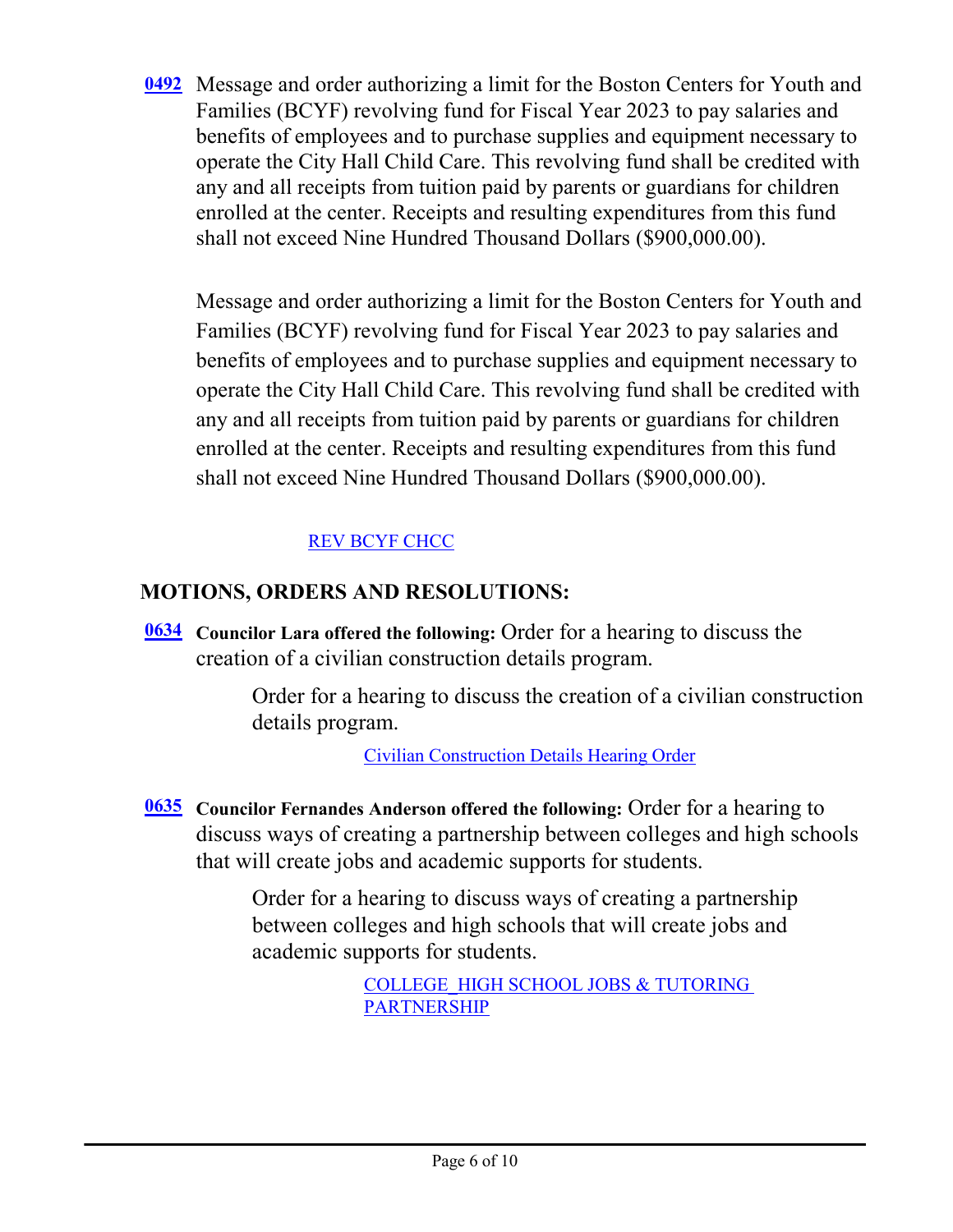**Councilor Fernandes Anderson offered the following:** Order for a hearing to **[0636](http://boston.legistar.com/gateway.aspx?m=l&id=/matter.aspx?key=5798)** discuss the initiation of a study that assesses life insurance need for low-income residents.

> Order for a hearing to discuss the initiation of a study that assesses life insurance need for low-income residents.

> > [Life Insurance Hearing Order](http://boston.legistar.com/gateway.aspx?M=F&ID=f70c54b7-3994-4fb8-bc4f-fcb4c24513f7.pdf)

**[0637](http://boston.legistar.com/gateway.aspx?m=l&id=/matter.aspx?key=5800)** Councilor Fernandes Anderson offered the following: Order for a hearing to discuss reinforcing fines or implementing funding for distressed privately owned buildings and vacant lots.

> Order for a hearing to discuss reinforcing fines or implementing funding for distressed privately owned buildings and vacant lots.

> > [Vacant Lot Hearing Order](http://boston.legistar.com/gateway.aspx?M=F&ID=3a3ed02c-6821-4fc9-9f4a-01569ecc535a.pdf)

**Councilor Flynn offered the following:** Order for a hearing to discuss the **[0638](http://boston.legistar.com/gateway.aspx?m=l&id=/matter.aspx?key=5801)** possibility of allocating ARPA fund for the expansion of South Boston Community Health Center.

> Order for a hearing to discuss the possibility of allocating ARPA fund for the expansion of South Boston Community Health Center.

> > [ARPA Funding for SB Community Health Center](http://boston.legistar.com/gateway.aspx?M=F&ID=988c104c-12f3-425e-a6f9-8b07102eebe3.pdf)

**Councilor Bok and Flynn offered the following:** Petition for a special law **[0639](http://boston.legistar.com/gateway.aspx?m=l&id=/matter.aspx?key=5802)** regarding an Act to make certain changes in the law relative to the Historic Beacon Hill District.

> Petition for a special law regarding an Act to make certain changes in the law relative to the Historic Beacon Hill District.

> > [BOK HRP Beacon Hill](http://boston.legistar.com/gateway.aspx?M=F&ID=b578070e-8885-4dfb-b78e-721242e163ac.pdf)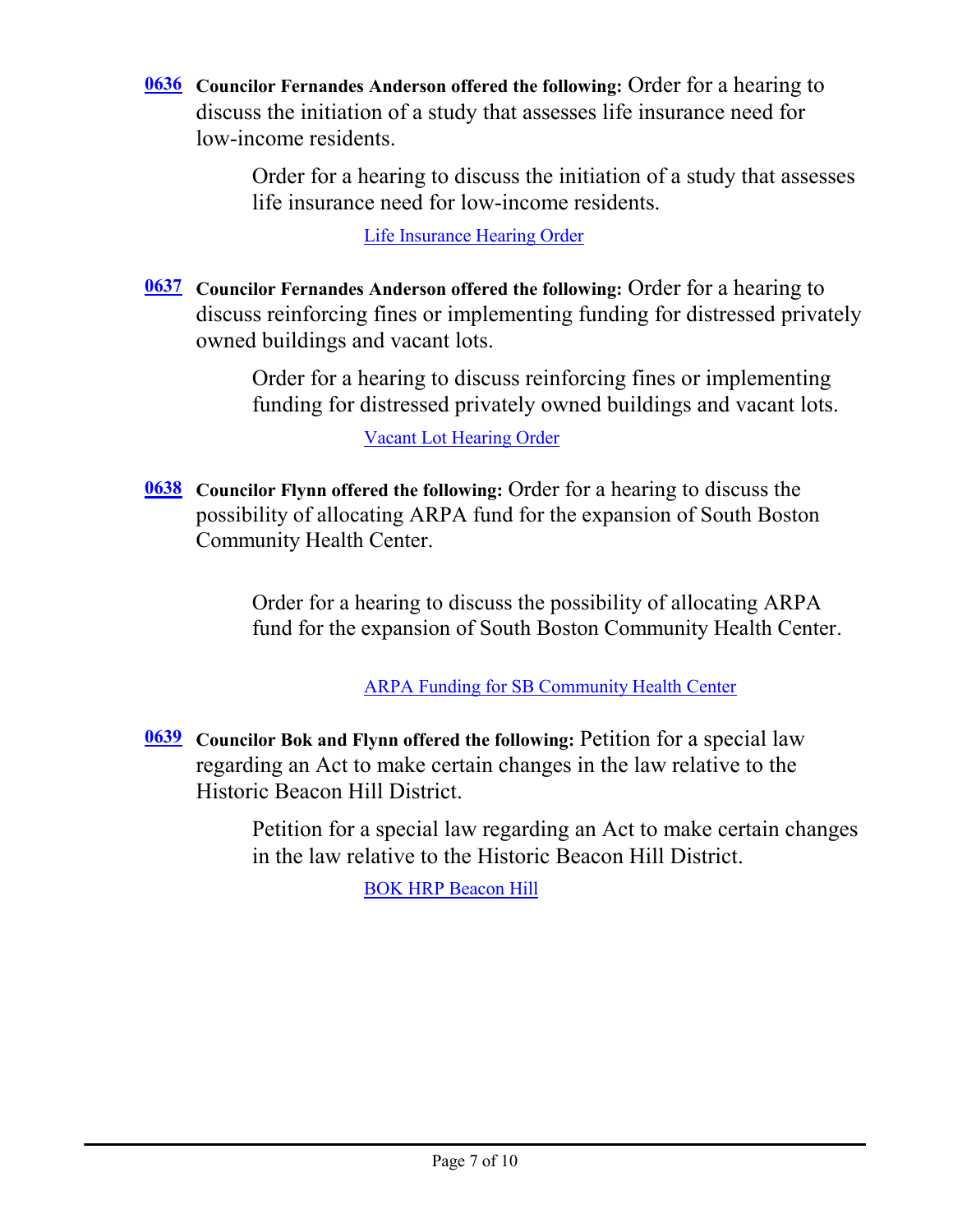**[0640](http://boston.legistar.com/gateway.aspx?m=l&id=/matter.aspx?key=5805)** Councilor Breadon offered the following: Order for a hearing on appropriating federal relief funds to stabilize and expand public sector personnel capacity beyond pre-pandemic levels.

> Order for a hearing on appropriating federal relief funds to stabilize and expand public sector personnel capacity beyond pre-pandemic levels.

> > [Hearing, ARPA Public Sector Personnel](http://boston.legistar.com/gateway.aspx?M=F&ID=0ba842c3-e5e2-4cd1-84f2-440ee6bc4ff1.pdf)

**[0641](http://boston.legistar.com/gateway.aspx?m=l&id=/matter.aspx?key=5787)** Councilor Breadon offered the following: Order requesting certain information under Section 17F relative to the Personnel Review Committee and personnel vacancies.

> Order requesting certain information under Section 17F relative to the Personnel Review Committee and personnel vacancies.

> > [17F Order, Personnel Vacancies](http://boston.legistar.com/gateway.aspx?M=F&ID=59ee0117-c61a-4f14-9c7e-8f07456922cb.pdf)

**Councilor Mejia offered the following:** Order for a hearing on Government **[0642](http://boston.legistar.com/gateway.aspx?m=l&id=/matter.aspx?key=5808)** Accountability, Transparency, and Accessibility of Decision-Making Protocols in City Government.

> Order for a hearing on Government Accountability, Transparency, and Accessibility of Decision-Making Protocols in City Government.

> > Order for a hearing on Government Accountability, [Transparency, and Accessibility of Decision-Making Protocols](http://boston.legistar.com/gateway.aspx?M=F&ID=7112677f-9015-4de2-b23b-6987c40d437a.pdf)  in City Governnment

[0643](http://boston.legistar.com/gateway.aspx?m=l&id=/matter.aspx?key=5804) Councilor Mejia offered the following: Resolution Opposing State Receivership For Boston Public Schools.

> Resolution Opposing State Receivership For Boston Public Schools.

> > [\[NEW\] Resolution Opposing State Receivership of Boston](http://boston.legistar.com/gateway.aspx?M=F&ID=0472efa2-f3b1-4e52-ad17-55ea92b32882.pdf)  Public Schools.

**Councilor Fernandes Anderson offered the following:** Resolution to name the **[0644](http://boston.legistar.com/gateway.aspx?m=l&id=/matter.aspx?key=5794)** District Seven Art Corridor The ARTery.

Resolution to name the District Seven Art Corridor The ARTery.

[Resolution For the ARTery \(1\)](http://boston.legistar.com/gateway.aspx?M=F&ID=cbf914ed-bb8d-4e19-bf62-615cbffc67f4.pdf)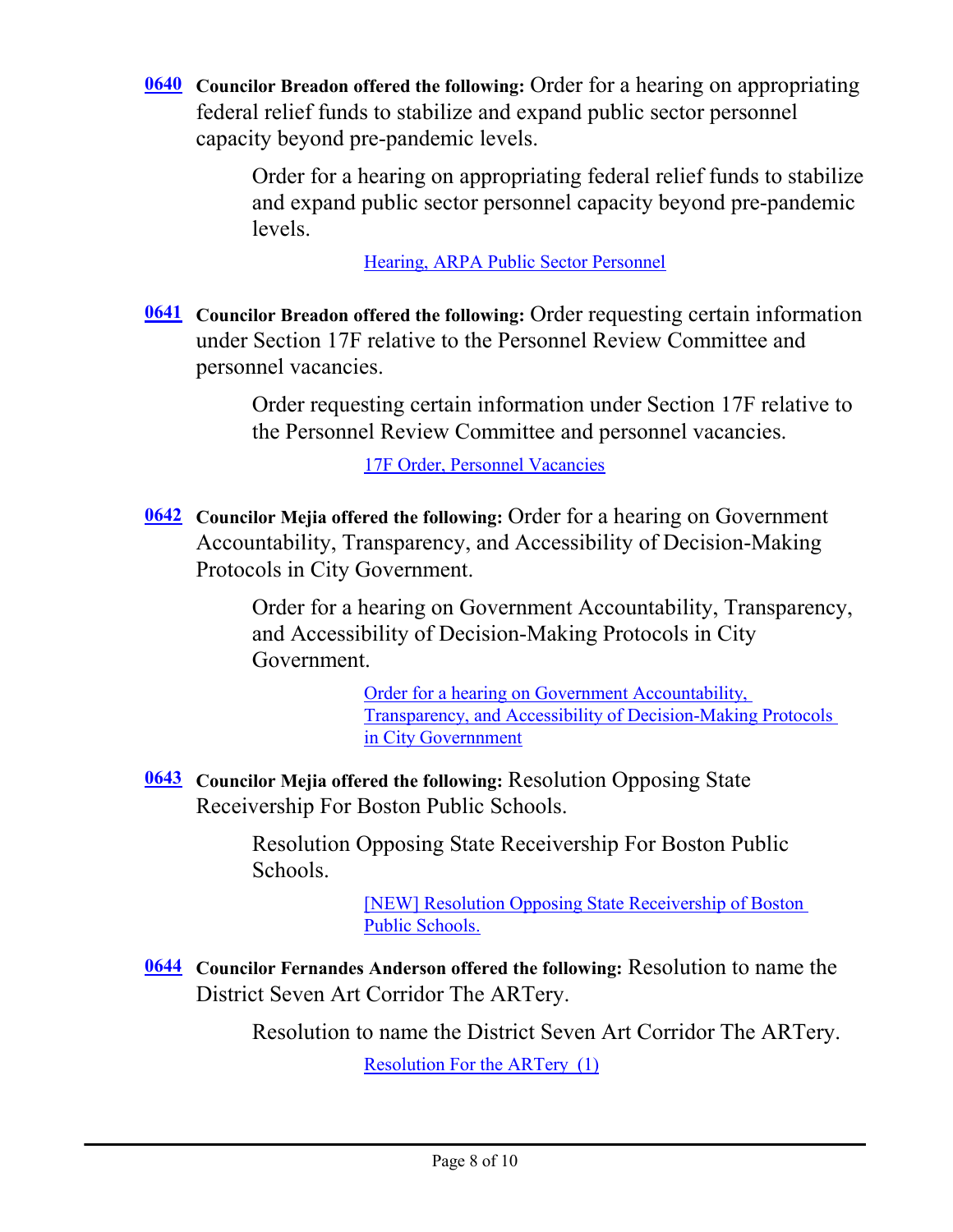**<u>[0645](http://boston.legistar.com/gateway.aspx?m=l&id=/matter.aspx?key=5799)</u>** Councilor Murphy offered the following: Resolution recognizing the contributions of African American Military Veterans and recognize African American Military Heritage Day.

> Resolution recognizing the contributions of African American Military Veterans and recognize African American Military Heritage Day.

> > [AFRICAN AMERICAN MILITARY HERITAGE DAY](http://boston.legistar.com/gateway.aspx?M=F&ID=9565117e-85c5-43e8-b5c7-10db8db0d44e.pdf)  Legislative Resolution (1)

# **GREEN SHEETS:**

**18/22** Legislative calendar for May 18, 2022.

Legislative calendar for May 18, 2022.

May18\_22 Green Sheets

# **CONSENT AGENDA:**

**[0646](http://boston.legistar.com/gateway.aspx?m=l&id=/matter.aspx?key=5771)** Councilor Murphy offered the following: Resolution recognizing thirteen people on their 100th Birthday Celebration.

> Resolution recognizing thirteen people on their 100th Birthday Celebration.

> > [100 Years](http://boston.legistar.com/gateway.aspx?M=F&ID=065f4756-c2bf-4ca7-86b3-26f2d2a74c2c.pdf)

**Councilor Arroyo offered the following:** Resolution recognizing Keep Hyde **[0647](http://boston.legistar.com/gateway.aspx?m=l&id=/matter.aspx?key=5781)** Park Beautiful.

Resolution recognizing Keep Hyde Park Beautiful.

[Resolution recognizing Keep Hyde Park Beautiful](http://boston.legistar.com/gateway.aspx?M=F&ID=4b11b567-b6d3-4721-aee7-c61688e0d399.pdf)